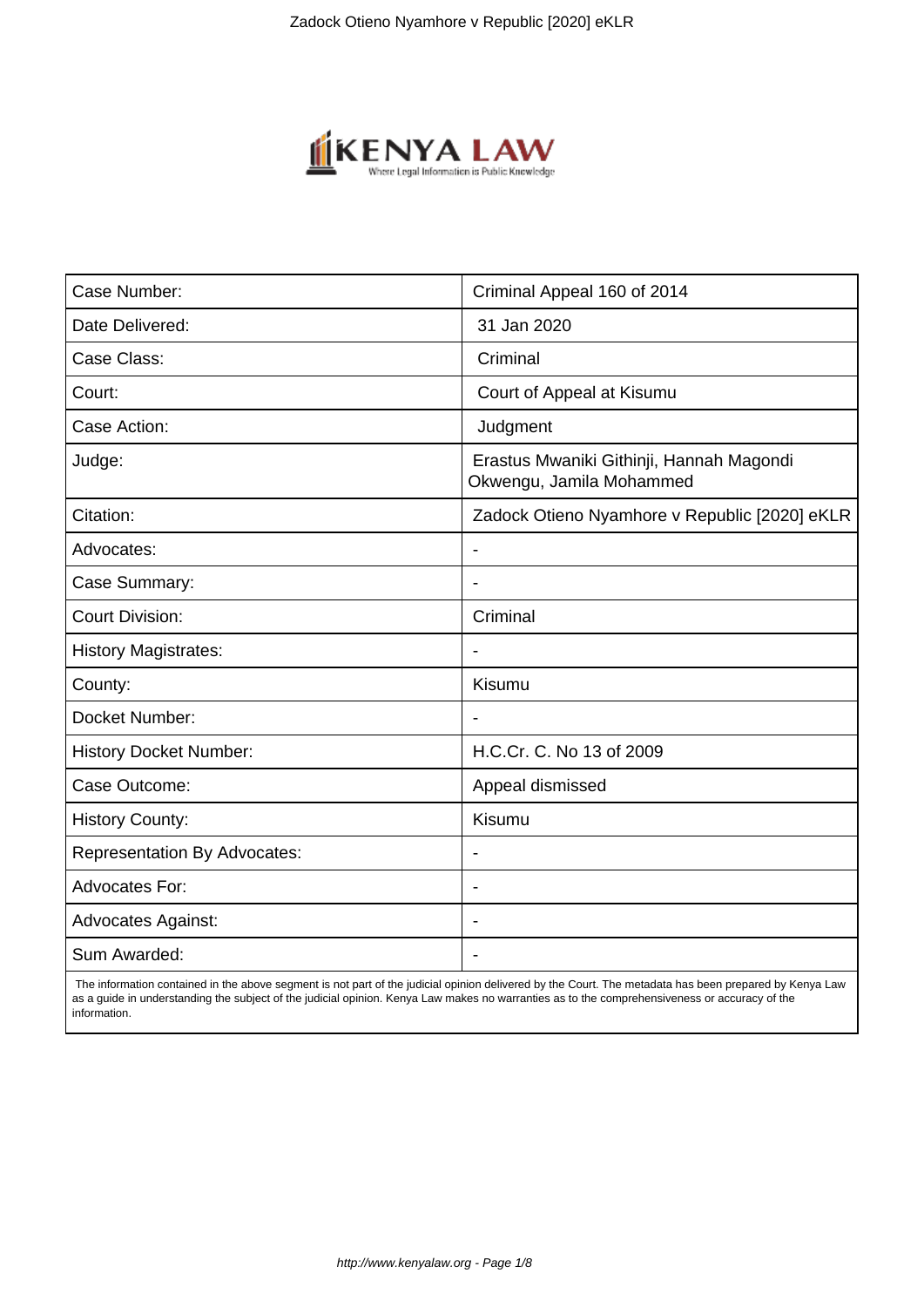### **IN THE COURT OF APPEAL**

### **AT KISUMU**

### **(CORAM: GITHINJI, OKWENGU & J. MOHAMMED, JJ.A)**

# **CRIMINAL APPEAL NO. 160 OF 2014**

#### **BETWEEN**

**ZADOCK OTIENO NYAMHORE..................................APPELLANT**

**AND**

**REPUBLIC........................................................................................RESPONDENT**

*(An appeal from the conviction and sentence of the High Court of Kenya at Kisumu (Ali-Aroni, J.) dated 3rd July 2012*

*in*

*H.C.Cr. C. No 13 of 2009)*

*\*\*\*\*\*\*\*\*\*\*\*\*\*\*\*\*\*\**

#### **JUDGMENT OF THE COURT**

## **BACKGROUND**

1. **Zadock Otieno Nyamhore** (the appellant) was charged with the offence of murder contrary to section 203 as read with section 204 of the Penal Code. The particulars of the offence were that on 8<sup>th</sup> day of February 2009, at East Yimbo location, Bondo District within the then Nyanza Province, the appellant murdered **Prisca Ogollah Nyamhore** (the deceased).

2. At the trial, the prosecution called eight (8) witnesses. In a nutshell, the prosecution case was that **Macrine Akinyi** (Macrine) was a granddaughter to the deceased and she lived with her grandmother. The appellant, who was the deceased's son, had been living with the deceased since February 2009; he would eat in the main house and then sleep in the boys' *simba (house)*. On 8<sup>th</sup> April 2009, **Macrine** and the deceased were at home sleeping when the appellant came to their home and called out to the deceased to open the door as he headed to drink water. The deceased refused to open the door. The appellant kept calling out to the deceased, urging her to come out and see what was happening outside. Shortly thereafter, the appellant broke the deceased's door with a *jembe (hoe)*, and entered the deceased's house. The appellant hit the deceased with the *jembe*, and when she fell down, he hit her an additional two times. He then went towards **Macrine**, and she pushed him down, causing him to fall. She ran towards the house of a neighbour, **Charles Osonga Omondi's** (Charles) and met **Charles** had heard screams from the deceased's house, and was going to find out what was happening. **Macrine** informed Charles that the appellant had killed the deceased.

3. **Seline Ochieng** (Seline), the deceased's daughter in law, was at home sleeping when she heard someone breaking down her door. After the door fell in, the appellant jumped on her and attempted to strangle her. Seline saw him and started to scream which caused the neighbours to come to her rescue. The neighbours arrested the appellant and escorted him to his home. Selina accompanied the procession and when they reached the main home, she and the neighbours accompanying her found the deceased lying on the ground, dead. Her body was by the door, and had cuts on her head and ear.

4. **Caleb Ochieng Nyamhore** (Caleb), is the appellant's younger brother and husband to **Seline** testified that on the material night, he was at his second wife's house when he received information pursuant to which he proceeded to the deceased's home. He found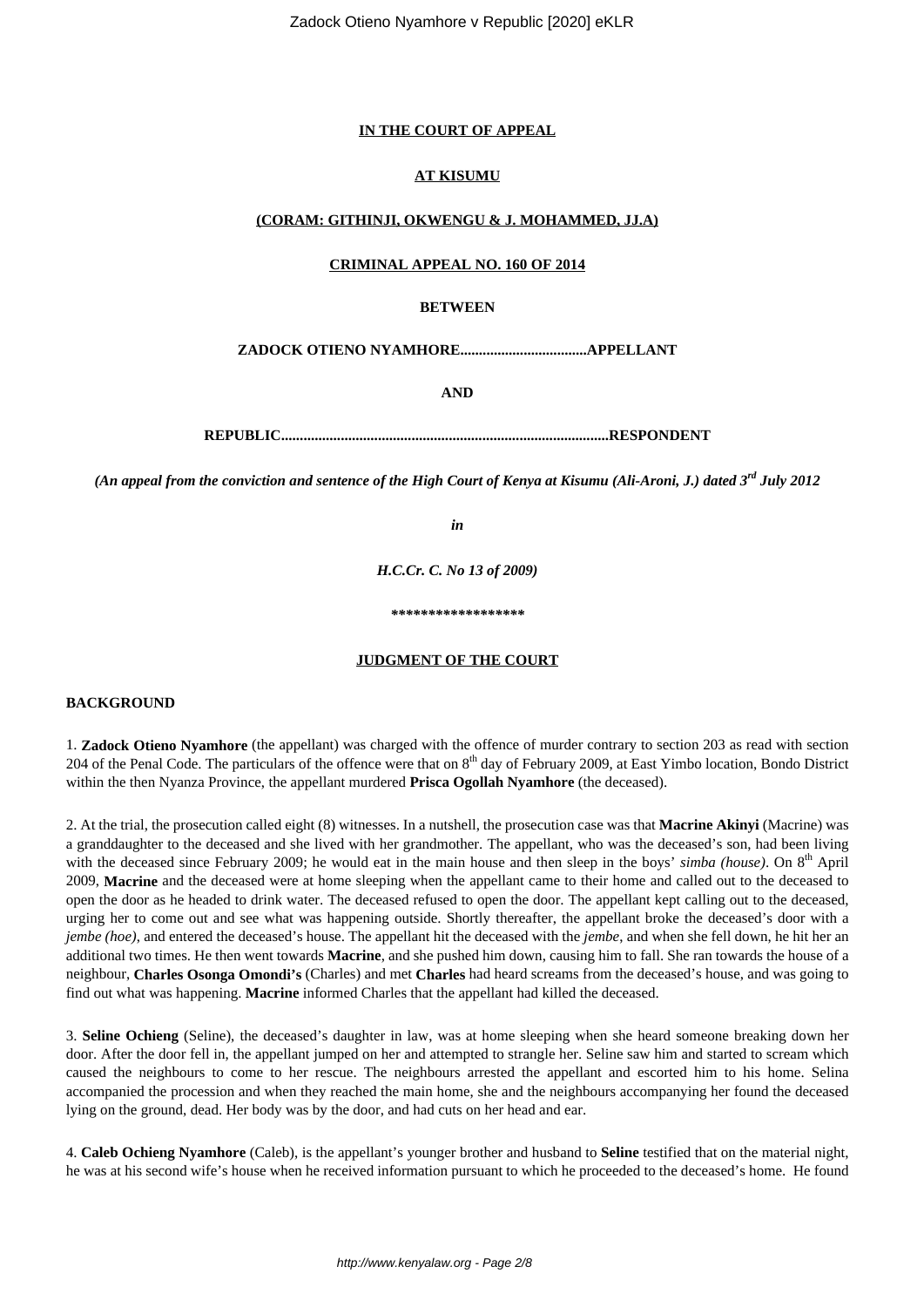her body lying at the door, with the upper part outside the door while her legs were inside the house. She had cuts on her head.

5. **George Matema Nyamhore** (George) a son to the deceased was on the material night at his home resting when he heard noises. He went out of his house and met with **Vitalus Muga** and **Charles Wesonga** who asked him to accompany them to his father's home. The two informed George that his brother, the appellant, had killed their mother. When they got to the deceased's home, they found the deceased's body lying at the door. With the assistance of the Assistant Chief and police officers from Usenge Police Station, they took the deceased's body to Siaya District Mortuary, while the appellant was taken to the police station. **George** identified the body of the deceased for the purpose of a post-mortem examination that was conducted by **Dr Esiaba**. The postmortem report was produced by **Dr Kennedy Rapenda** (Dr. Rapenda), a Medical Officer at Siaya District Hospital. The postmortem examination showed that the deceased suffered "a severe head injury caused by a sharp object which led to her death".

6. **Chief Inspector Juma Kwoba** (Chief Inspector, Juma) the Officer then Commanding Usenge Police Station (OCS) received a report of the incident on the material night from **Patrick Ochola,** the Assistant Chief of Otach Sub-location. He called his officers including **Corporal Joseph Kigen** (Corporal Kigen) and they proceeded to the scene of the crime. They found the body of the deceased lying on the floor by the door; she had cut marks on her head and was lying in a pool of blood. **Chief Inspector Juma** arrested the appellant and recorded statements from witnesses and charged him with the offence. The body of the deceased was taken to the Siaya District mortuary where a post-mortem examination was carried out. **Chief Inspector Kwoba** also recovered a *jembe* that was alleged to have been used in the attack and he produced it in evidence in court.

7. When placed on his defence, the appellant gave two conflicting statements. In his first sworn statement given on 29<sup>th</sup> February 2012, the appellant stated that on the night in question, he went to a disco. While there he remembered that his mother had told him about food. He returned home but he was angry, and he broke his mother's hands. He then found a *jembe* and knocked on his mother's door. When she refused to open, he told both his mother and **Macrine** (PW3) that he would break down the door. Once they opened the door, he hit his mother three times on the head until she died.

8. After the appellant gave this statement, **Mr Oyuko**, at the time counsel for the appellant, applied to have him examined by a psychiatrist as he was of the opinion that the appellant had a mental disorder. The court allowed this application, directing that he be taken for a medical assessment to ascertain his mental state. A medical report was filed pursuant to the examination which showed that the accused was mentally fit to stand trial.

9. Thus, the appellant continued with his sworn statement on  $24<sup>th</sup>$  April 2012. In this later statement, he denounced his earlier testimony, claiming that he had been under the influence of bhang. This time, he denied killing his mother and stated that on the date that she died, he had been away in Nairobi.

10. After the defence closed its case, the court heard submissions from counsel. **Mr. Meroka** for the prosecution urged the court to consider not only the demeanour of the appellant, but the totality of the evidence adduced which pointed to him as being responsible for the unlawful death of his mother. **Mr Oyuko** on his part urged the court to consider the alibi raised by the appellant which had not been challenged by the prosecution. He argued in the alternative that should the court rely on the evidence of the appellant given on 29<sup>th</sup> February 2012, the court should find that he committed the offence due to provocation and reduce the charge to one of manslaughter under section 179 of the Criminal Procedure Code.

11. After considering the evidence tendered by the parties, the court found the appellant guilty in the following terms:

*"The bottom line here is that this court has before it overwhelming evidence by both the prosecution and the defence against the accused person. It is clear that the accused had formed a clear intention to kill his own mother, he executed the intention by cutting the deceased 3 times.*

*As for the alibi this came as an afterthought with no notice to the prosecution. The same in my view, in any event did not dislodge the otherwise cogent evidence mounted by the prosecution.*

*The defence also raised the issue of provocation this defense does not hold any water…. The accused knocked and kicked open his mother's door at 11pm ostensibly seeking water. It is most unusual to knock on one mother's door looking for water at 11pm and armed with a jembe. The accused from his own evidence had an intention as he armed himself and went to the mother's house; he indeed thereafter carried out his mission. The ingredients of the offence of murder was no doubt proven. I accordingly*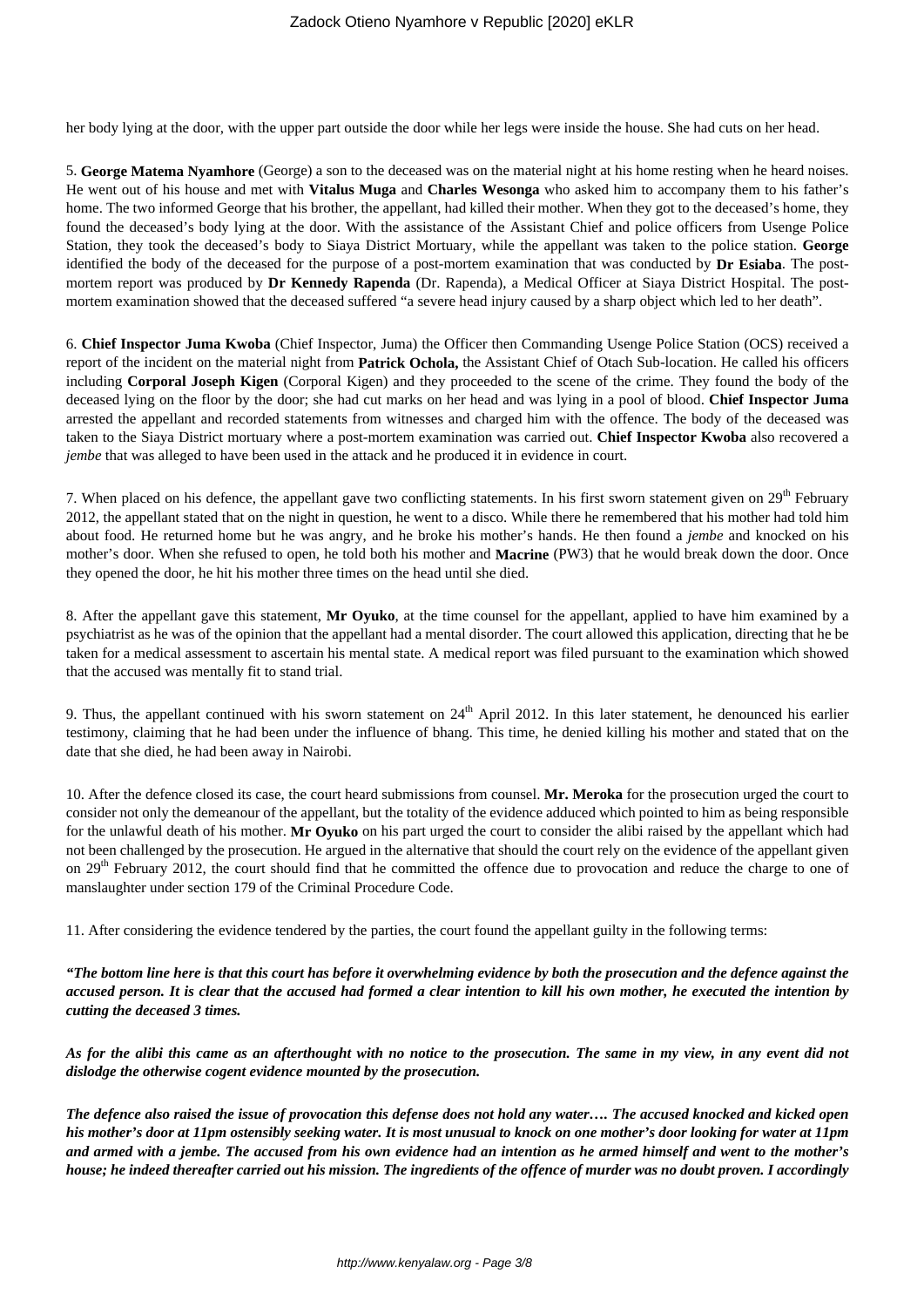*therefore convict the accused person…."*

After considering the mitigation, the trial court sentenced the appellant to suffer death as provided in section 204 of the Penal Code.

12. Aggrieved by the conviction and sentence the appellant appealed to this Court raising six (6) grounds of appeal. These were: that the learned Judge erred: in failing to properly analyse the evidence before convicting him; in relying on suspicion to convict him; in convicting the appellant against the weight of the evidence; in passing a harsh sentence without considering his mental disorder; in relying on the evidence of witnesses who were not present at the scene of the crime; in failing to consider the defence evidence which was strong enough to secure an acquittal; and violating the appellant's constitutional right by failing to allow him to mitigate.

#### **SUBMISSIONS**

13. In addition to his memorandum of appeal, the appellant filed written submissions which **Mr. Mwesiga**, his learned counsel, wholly adopted. On the other hand, **Mr. Sirtuy,** learned Public Prosecution Counsel (PPC) who appeared for the respondent, opposed the appeal. He submitted that the conviction was safe as the High Court properly analysed the evidence; that the appellant was recognized by **Charles,** and that this account was corroborated by **Seline** who was also assaulted by the appellant; that the appellant's defence was a mere denial and that he had previously admitted to having committed the offence but later changed his mind and gave a different account as to where he was on the material day. Counsel urged us to find that the learned Judge reached the correct decision and delivered a meticulous ruling on sentence taking into account the appellant's mitigation and giving reasons why the appellant should be sentenced to death. Counsel therefore submitted that the sentence imposed on the appellant was proper, and urged me to dismiss the appeal devoid as it is devoid of merit.

#### **DETERMINATION**

14. My duty in this first appeal is to analyse afresh the evidence that was tendered before the trial court afresh, evaluate it and come up with our own independent conclusion on the charge. This duty was restated in *Mark Oiruri Mose v Republic [2013] eKLR* where this Court stated that:

*"It has been said over and over again that the first appellate Court has the duty to revisit the evidence tendered before the trial Court afresh, analyze it, evaluate it and come to its own independent conclusion on the matter but always bearing in mind that the trial Court had the advantage of observing the demeanor of the witnesses and hearing them give evidence and to give allowance for that."*

15. To prove the offence of murder, there are three crucial ingredients that the prosecution must prove. The first is the fact of the death of the deceased, the second is that the cause of the death of the deceased was due to an unlawful act or omission on the part of the accused person, and, thirdly, that the said unlawful act was committed with malice aforethought.

16. The fact of death of the deceased is not disputed. Ample evidence shows that the deceased met her demise as a result of a severe head injury. According to **Dr. Rapenda** who was present at the post mortem examination and who produced the post mortem report written by **Dr. Esiaba**, the deceased suffered a deep cut on her scalp, and the conclusion reached was that she had been hit by a sharp object such as a *jembe*.

17. Was the deceased death caused by an unlawful act on the part of the appellant" The evidence of **Macrine** was that on that fateful night, she saw the appellant break the door to the deceased's house and upon entering, hit the deceased three times with the *jembe* and **Macrine** had to run to a neighbour's house. This was the only direct evidence linking the appellant to the death of the deceased. In this appeal, the appellant argued that any evidence adduced by **Macrine** ought to be disregarded for two reasons: first is that at the time of her giving evidence, she was a child of tender years who ought to have been subjected to a *voir dire* examination, and secondly is that her evidence of recognition was unsafe. In the appellant's view, the circumstances were not favourable for a positive recognition of the appellant.

18. We note that in her evidence, **Macrine** stated that she was at 18 years old at the material time. The appellant claims that her father had testified that she had been born in 1997, but the record does not bear this out. In actual fact, the record shows that Caleb is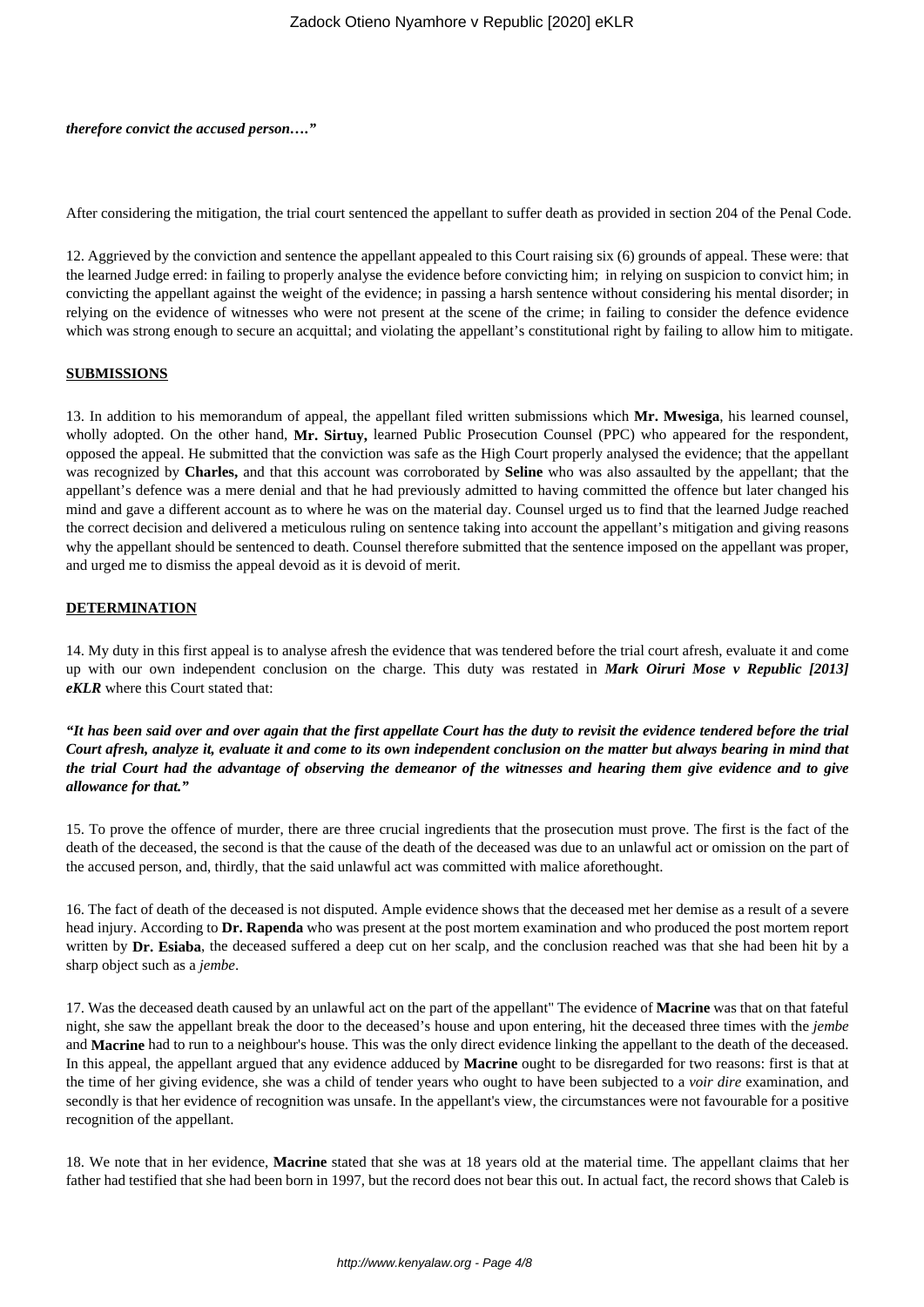**Macrine's** uncle, not her father as claimed by the appellant. In his testimony, he referred to her as his sister's child. In addition, he never claimed that Macrine had been born in 1997. In fact, his words as borne out by the record were that **"***My eldest Child Elly Oduor is the one who told me Zaddock has killed my mother. He was born in 1997."* As matters stand, **Macrine** was 18 year old and who was at the time, capable of giving sworn evidence. Nothing therefore turns on this ground of appeal.

19. With respect to the circumstances surrounding the recognition of the appellant, we have seen that in cross examination, **Macrine** testified that there was no light inside the house, and that when the door was closed, it was not possible to see in the dark. Counsel for the appellant relied on the authority of *Francis Mbijiwe Itere & 5 Others v Republic [2013] eKLR (Criminal Appeal No 230 of* 2008) for the proposition that when it is not clear as to the nature of the light that enables a victim recognise an assailant, then the reliance of such recognition would be unsafe. In that appeal, this Court held that:

*"[18] There was also no inquiry as to the nature of the alleged moonlight or its brightness or otherwise or whether it was a full moon or not or its intensity. In the absence of any inquiry of the sort of lighting, its size, and its position vis a vis each of the appellant, the evidence of recognition may not be free from error." [emphasis supplied]*

20. Identification by recognition is better than the identification of a stranger. In *John Muriithi Nyagah v Republic [2014] eKLR* this Court pronounced itself on this issue, stating that:

# *"… it is acceptable in law that evidence of recognition is stronger than of identification because recognition of someone known to one is more reliable than identification of a stranger."*

However, before the court accepts the evidence of recognition, it must test it carefully because even such evidence may be tainted by an honest mistake. In *Paul Etole & another v Republic [2001] eKLR (Criminal Appeal No. 24 Of 2000)* the Court restated the need for caution while receiving all forms of identification evidence because:

*"[identification] evidence can bring about miscarriages of justice. But such miscarriages of justice occurring can be much reduced if whenever the case against an accused depends wholly or substantially on the correctness of one or more identifications of the accused, the Court should warn itself of the special need for caution before convicting the accused. Secondly, it ought to examine closely the circumstances in which the identification by each witness came to be made. Finally, it should remind itself of any specific weaknesses which had appeared in the identification evidence. It is true that recognition may be more reliable than identification of a stranger; but, even when the witness is purporting to recognise someone whom he knows, the Court should remind itself that mistakes in recognition of close relatives and friends are sometimes made."*

21. We have considered these authorities in analysing the circumstances under which the appellant was recognised, and we have no doubt that he was positively recognised by **Macrine**. She and the appellant had been living together for a few months prior to the incident. In addition, she heard him breaking down the door and she saw him hit the deceased. When he attempted to hit her as well, she pushed him away and ran away. She also testified that she was able to see since there was moonlight, and that she clearly saw the appellant run towards **Seline's** house. As such, we are satisfied that the recognition evidence tendered by **Macrine** was safe.

22. This evidence is fortified by the circumstantial evidence led by the other witnesses. In particular, when **Charles** stated that on that night, at around 11pm, he heard screams from the deceased's house, and that when he went outside, he met **Macrine** running towards his house. She stated that the appellant had killed her grandmother; shortly after, he heard screams from **Seline's** house and when he got there, he found the neighbours struggling with the appellant. When they took him back to the deceased's house, they found the deceased's body lying in the doorway. From this account, as well as that of **Seline**, **Caleb** and **George**, all of who gave similar testimony, the testimony given by **Macrine** is fortified and it leaves no doubt in our minds that the appellant was the one who broke down the door to the deceased, attacked her with a *jembe*, killed her, and then ran off to **Seline's** house to attack her as well.

23. The appellant raised a complaint about contradictions in the prosecution evidence, particularly when **Macrine** testified that the younger children had been asleep during the incident. While **Seline** testified that when they arrived at the deceased's house, they found the children asleep, **Charles** on his part testified that when he arrived at the scene, he did not find any of the children in the house. The appellant submits further that these contradictions are material to the case against him, and that these three children ought to have been called as witnesses to either corroborate or discredit the single eye witness testimony rendered by **Macrine**. On our part, we note that these contradictions are minor, and had no bearing on the charge before the appellant. We are fortified in this finding by the decision of this Court in *Erick Onyango Ondeng' v Republic [2014] eKLR (Criminal Appeal No. 5*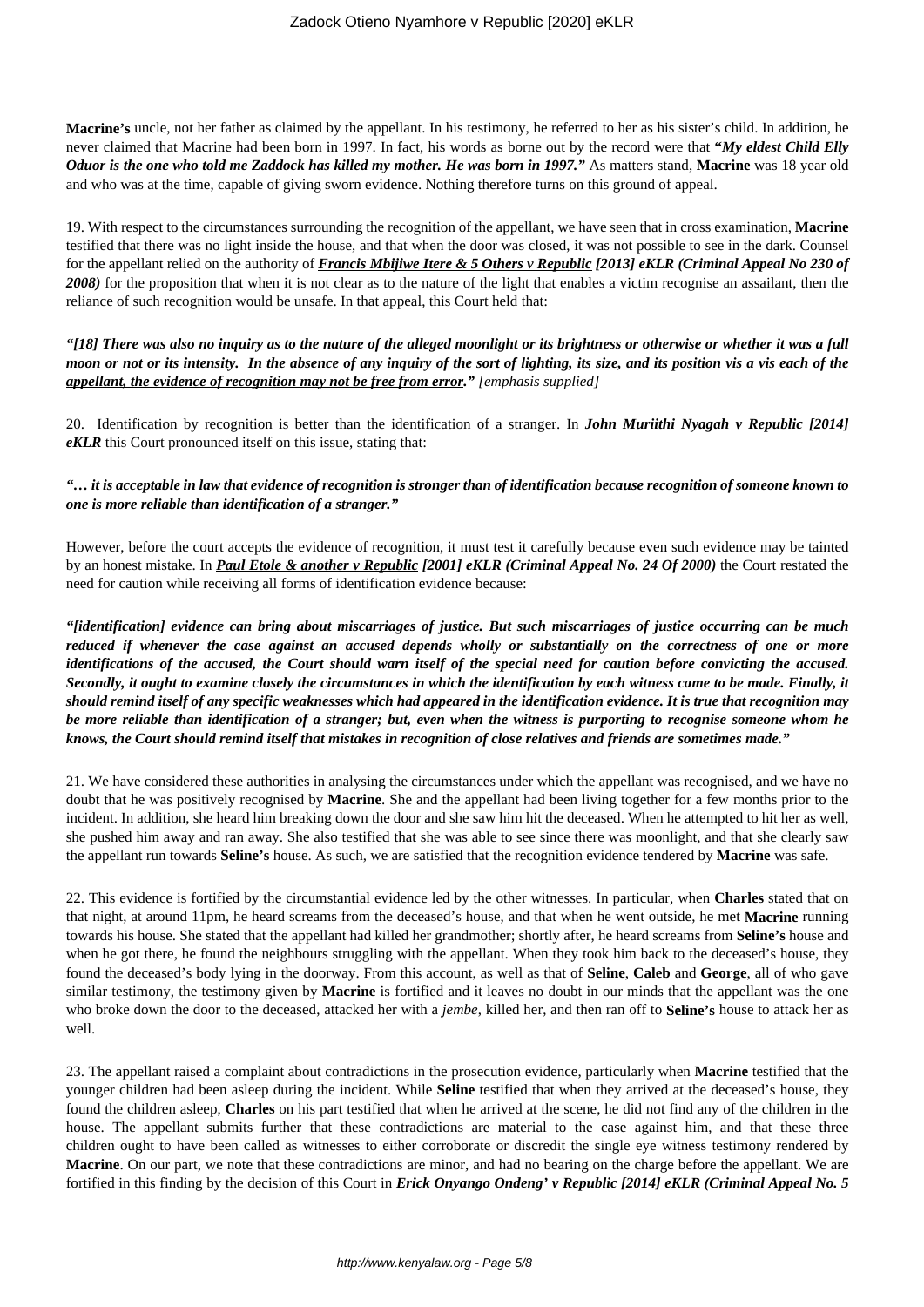*of 2013)* which adopted with approval the sentiments of the Court of Appeal in Uganda in **Twehangane Alfred v Uganda [2003] UGCA, 6** where it was stated that:

*"With regard to contradictions in the prosecution's case the law as set out in numerous authorities is that grave contradictions unless satisfactorily explained will usually but not necessarily lead to the evidence of a witness being rejected. The court will ignore minor contradictions unless the court thinks that they point to deliberate untruthfulness or if they do not affect the main substance of the prosecution's case."*

24. Similarly, nothing is borne out of the appellant's complaint that the younger children ought to have been called to either corroborate or refute the evidence of the prosecution. For this, we turn to section 143 of the Evidence Act which provides that:

*"No particular number of witnesses shall, in the absence of any provision of law to the contrary, be required for the proof of any fact."*

The responsibility of the prosecution is to call witnesses who are sufficient to prove its case. In this appeal, the prosecution called sufficient witnesses to show that the accused has committed the crime for which he is charged. In *Keter v Republic [2007] EA 135* this Court stated:

# *"That the prosecution is not obliged to call a superfluity of witnesses, but only such witnesses are sufficient to establish the charge beyond reasonable doubt."*

24. In his actions, did the appellant act with malice aforethought" **Section 206** of the Criminal Procedure Code provides for malice aforethought in the following terms:

# *"206. Malice aforethought Malice aforethought shall be deemed to be established by evidence proving any one or more of the following circumstances—*

*(a) an intention to cause the death of or to do grievous harm to any person, whether that person is the person actually killed or not;*

*(b) knowledge that the act or omission causing death will probably cause the death of or grievous harm to some person, whether that person is the person actually killed or not, although such knowledge is accompanied by indifference whether death or grievous bodily harm is caused or not, or by a wish that it may not be caused;*

*(c) an intent to commit a felony;*

# *(d) an intention by the act or omission to facilitate the flight or escape from custody of any person who has committed or attempted to commit a felony."*

25. In the instant appeal, the uncontroverted evidence was that the appellant hit the deceased on the head three times. The post mortem examination showed that the deceased suffered a severe head injury, caused by a sharp object such as a *jembe*. The fact that the appellant hit his mother three times with the *jembe* was an indication that he, at the very minimum, intended to do grievous harm to his mother, and he must have known that his action would cause her such harm or even result in her death. We say so because, first, by his admission that he attacked his mother, it is clear that he had the intention to kill her. Even if we were not to consider his admission, it is clear from the prosecution's evidence, and in particular the testimony from **Macrine** who was present at the scene of the crime that the appellant went to the deceased house, and after being denied entry, he not only threatened to break down the door but he followed through on this threat. We therefore find that the appellant was properly convicted as both *actus reus* and malice aforethought with regard to the offence of murder were proved to the required standard. The appellant having used a *jembe* to hit the deceased on the head three times, he knew that his action was likely to cause the deceased serious injury or death. The appellant's action of hitting the deceased with a *jembe* on the head three times is sufficient to infer malice under the provisions of Section 206 (b) of the Penal Code.

26. In a bid to controvert these facts, the appellant first pleaded the defence of alibi, claiming that on the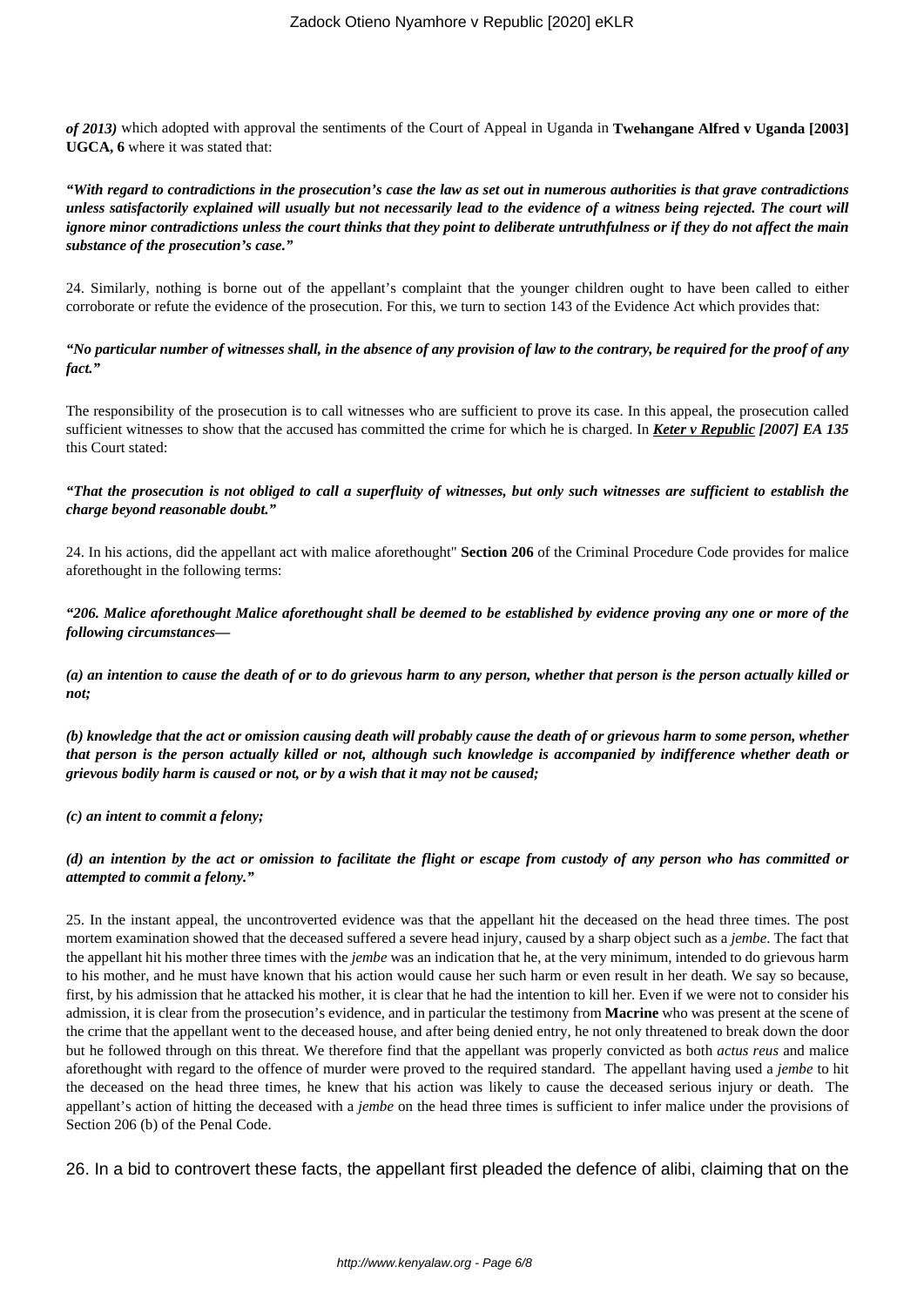night his mother had been killed, he had been in Nairobi. In **Athuman Salim Athuman v Republic [2016] eKLR** this Court noted that**:**

*"It is trite that by setting up an alibi defence, the appellant did not assume the burden of proving its truth, so as to raise a doubt in the prosecution case…. The burden to disprove the alibi and prove the appellant's guilt lay throughout on the prosecution …. the purpose of the defence of alibi is to account for so much of the time of the transaction in question as to render it impossible for the accused person to have committed the imputed act."*

27. The principle has long been accepted that an accused person who wishes to rely on a defence of alibi must raise it at the earliest opportunity to afford the prosecution an opportunity to investigate the truth or otherwise of the alibi. However, should the accused person raise it late or during the trial, it must still be considered alongside the evidence that has been adduced by the prosecution. See *Juma Mohamed Ganzi & 2 others v Republic [2005] eKLR* where this Court stated that the defence of alibi is raised for the first time in the appellant's defence and not when he pleaded to the charge, then the correct approach is for the trial court to consider the defence of alibi against the prosecution evidence.

We have done so in this appeal, and find that the prosecution evidence displaced the appellant's alibi: the prosecution witnesses implicated the appellant as not only having attacked the deceased but also having been arrested at the scene of the crime on the material night, and there is therefore no doubt that the appellant was present at the scene on the material night. We therefore reject the appellant's defence of alibi or the assertion that he was in Nairobi on the material night.

28. We have considered the submissions made by the appellant's counsel regarding the defence of provocation. The purport of the appellant's defence to the charges was that he did not commit the offence as charged. In any event, there is nothing in the evidence to suggest that there had been any incident or any circumstances that could amount to the deceased having provoked him. By all accounts, the appellant went to the deceased's home, broke down the door and then attacked her. This defence fails as well. Bearing all the circumstances in mind, we find that the conviction of the appellant was safe.

29. We now turn to consider the final issue in this appeal, which is whether the sentence of death meted out on the appellant was excessive or was passed without taking into consideration the appellant's mental state. We shall deal with this latter question first. After the appellant gave testimony admitting to committing the crime that he had been charged with, on application of his advocate, a mental assessment was carried out on him. The report of this assessment was filed in court and forms part of the record before us. According to this assessment, the appellant was found mentally fit to stand trial. As such, there is no question as to whether he was mentally ill, and the trial court was well aware of this while meting down his sentence.

30. As to whether the sentence meted out against the appellant was manifestly harsh and excessive, sentencing is at the discretion of the trial court. The Supreme Court of Kenya in *Francis Karioko Muruatetu & another v Republic [2017] eKLR (Petition 15 of 2015)* in which the Supreme Court declared that the death penalty is not mandatory in all capital cases. In a considered ruling, the trial court set out reasons as to why it passed down the death sentence, including the nature of the injuries suffered by the deceased. The appellant herein killed his mother, an innocent old lady who did not deserve to die. On our part, we find that we have no basis upon which we can interfere with the trial court's discretion on sentence. In the circumstances, the sentence passed upon him was proper and it shall stand.

The upshot is that this appeal is devoid of merit, and we hereby order it be dismissed in its entirety.

31. This judgment has been delivered in accordance with Rule 32(2) of the Court of Appeal Rules, Githinji JA having ceased to hold office by virtue of retirement.

**Dated and delivered at Kisumu this 31st day of January, 2020.** 

**HANNAH OKWENGU**

**............................................................**

**JUDGE OF APPEAL**